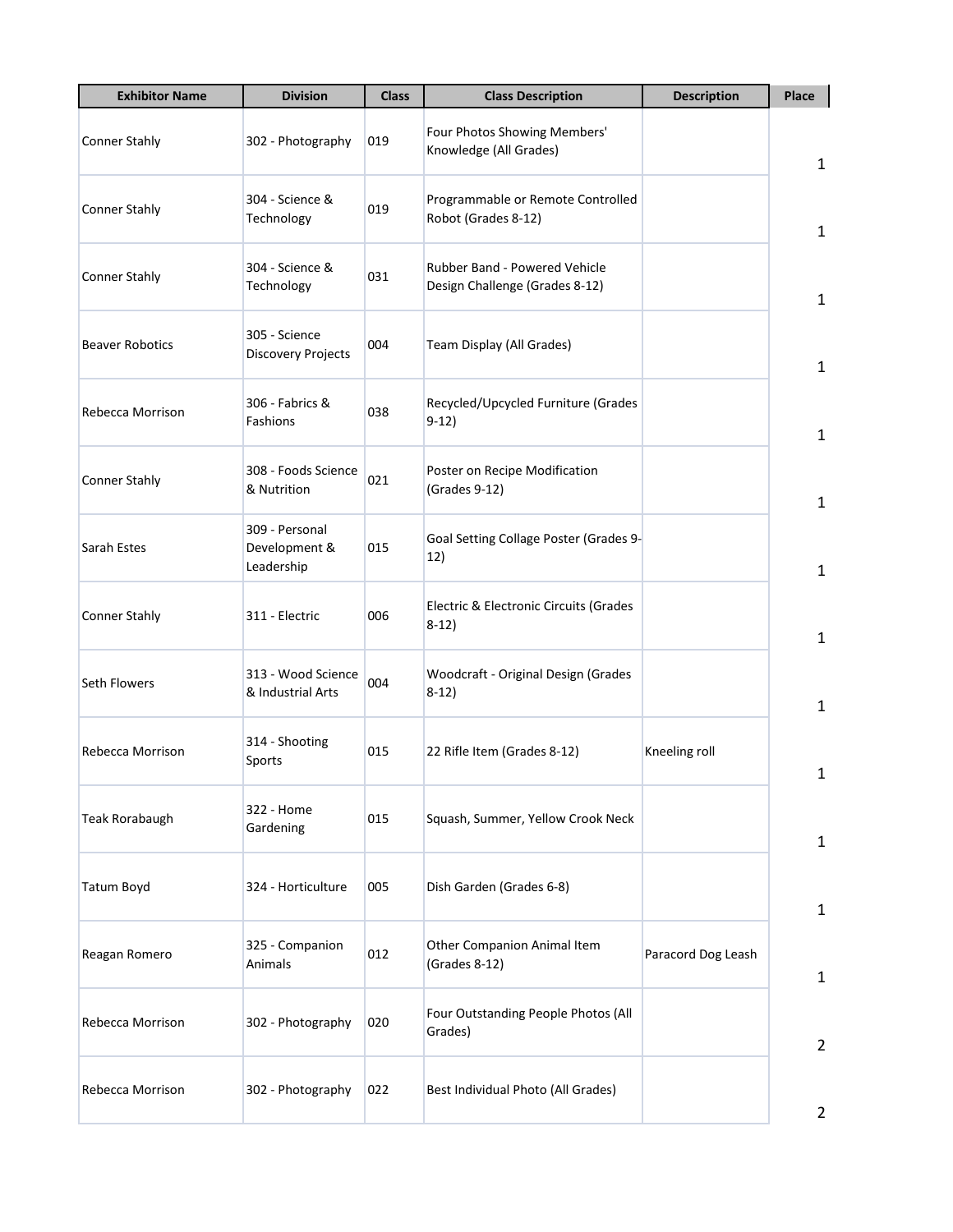| <b>Conner Stahly</b>  | 302 - Photography                  | 024 | Digitally Adjusted Photos (Grades 8-<br>12)                                                 |                     | $\overline{2}$ |
|-----------------------|------------------------------------|-----|---------------------------------------------------------------------------------------------|---------------------|----------------|
| Rebecca Morrison      | 303 - Expressive<br>Arts           | 014 | Sr Print Process Article (Grades 8-12) Arrow                                                |                     | $\overline{2}$ |
| <b>Brynlee Morris</b> | 306 - Fabrics &<br>Fashions        | 004 | Simple Sewn Fashion Accessory<br>(Grades 3-4)                                               |                     | $\overline{2}$ |
| Sarah Estes           | 306 - Fabrics &<br>Fashions        | 020 | <b>Fashion Garment or Accessory</b><br>Knitting/Crocheting/Tatting/Felting<br>(Grades 9-12) | Headwarmer          | $\overline{2}$ |
| Rebecca Morrison      | 306 - Fabrics &<br>Fashions        | 037 | Design Storyboard (Grades 9-12)                                                             |                     | $\overline{2}$ |
| <b>Conner Stahly</b>  | 306 - Fabrics &<br>Fashions        | 040 | Functional Home Accessory for<br>Special Needs (Grades 9-12)                                |                     | $\overline{2}$ |
| Angela Pell           | 312 - Model<br>Rocketry            | 005 | Model Rocket Built by Exhibitor<br>(Grades 3-7)                                             |                     | $\overline{2}$ |
| <b>Conner Stahly</b>  | 314 - Shooting<br>Sports           | 016 | Shotgun Item (Grades 8-12)                                                                  |                     | $\overline{2}$ |
| <b>Tatum Boyd</b>     | 321 - Forage<br>Grasses & Forbs    | 002 | Forages w/Undesirable Value for<br>Cattle (All Grades)                                      |                     | $\overline{2}$ |
| <b>Bailey Boyd</b>    | 324 - Horticulture                 | 006 | Dish Garden (Grades 9-12)                                                                   |                     | $\overline{2}$ |
| Jaylin Harris         | 303 - Expressive<br>Arts           | 020 | Sr Leathercraft - Kit (Grades 8-12)                                                         |                     | 3              |
| Scout Rorabaugh       | 306 - Fabrics &<br>Fashions        | 017 | Redesigned Original Apparel/Fashion<br>Garment (Grades 7-8)                                 |                     | 3              |
| <b>Conner Stahly</b>  | 306 - Fabrics &<br>Fashions        | 018 | One-Piece Lined or Unlined Garment<br>(Grades 9-12)                                         |                     | 3              |
| <b>Kolt Pitts</b>     | 308 - Foods Science<br>& Nutrition | 010 | Fruit Leather (Grades 3-5)                                                                  | Peach fruit leather | 3              |
| <b>Tatum Boyd</b>     | 308 - Foods Science<br>& Nutrition | 020 | Poster on Nutrition of Fruit &<br>Vegetables (Grades 6-8)                                   |                     | 3              |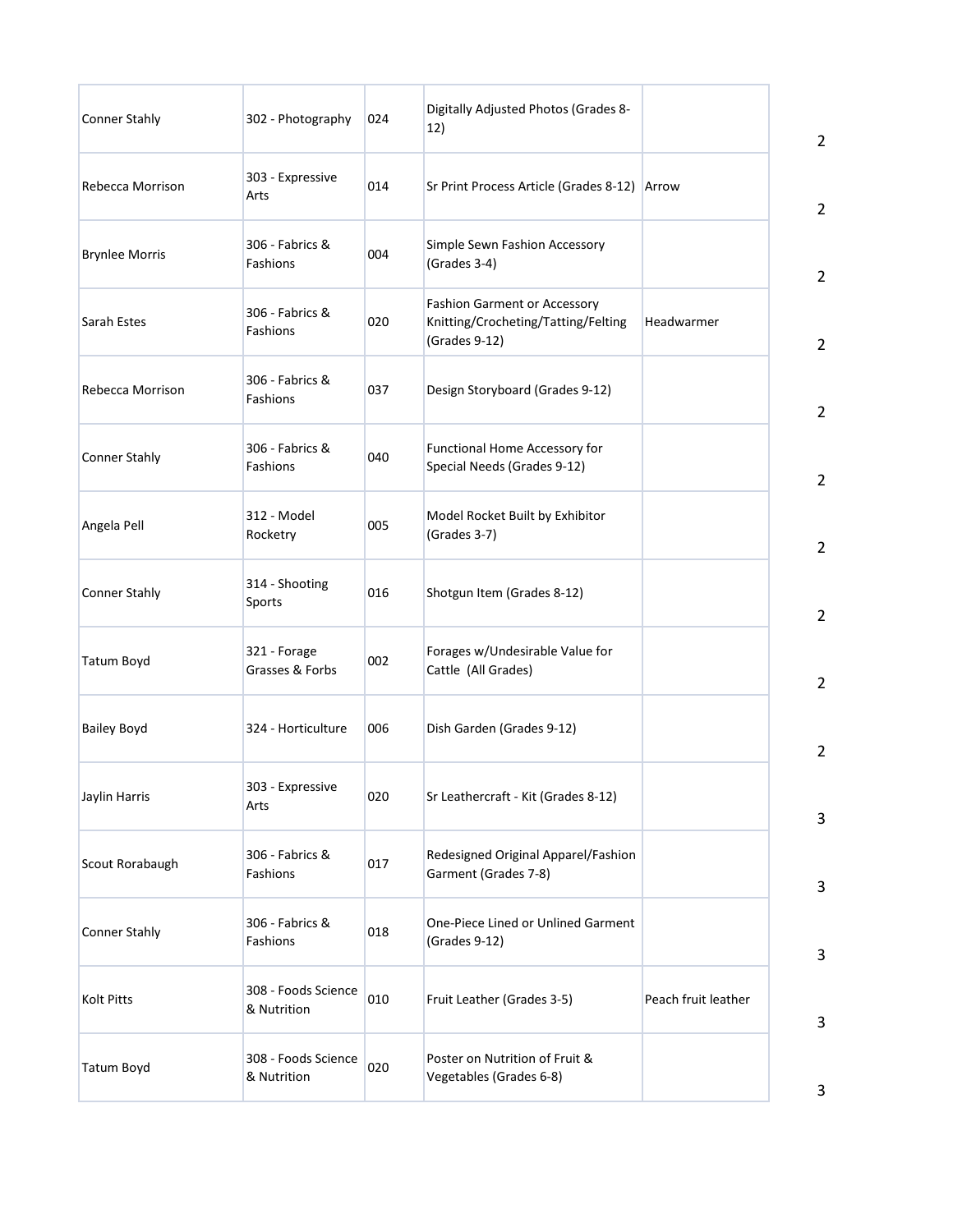| <b>Conner Stahly</b>  | 314 - Shooting<br>Sports                | 011 | Archery Item (Grades 8-12)                            |                                        | 3              |
|-----------------------|-----------------------------------------|-----|-------------------------------------------------------|----------------------------------------|----------------|
| <b>Conner Stahly</b>  | 319 - Environmental<br>Stewardship      | 016 | Recycled Item (Grades 8-12)                           |                                        | 3              |
| <b>Daniel Neville</b> | 313 - Wood Science<br>& Industrial Arts | 020 | Metalwork - Embossed, Tooled,<br>Etched (Grades 8-12) | Knife                                  | 4              |
| Emma Delk             | 318 - Oklahoma<br>Wildlife              | 025 | 18 Oklahoma Wildflowers (Grades 3-<br>7)              |                                        | 4              |
| <b>Teak Rorabaugh</b> | 322 - Home<br>Gardening                 | 013 | Squash, Summer, Zucchini                              |                                        | 4              |
| Rebecca Morrison      | 303 - Expressive<br>Arts                | 018 | Sr Bead Craft Article (Grades 8-12)                   | Earrings                               | 5              |
| Jaylin Harris         | 302 - Photography                       | 021 | Four Landscape or Nature Photos (All<br>Grades)       |                                        | 6              |
| Rebecca Morrison      | 303 - Expressive<br>Arts                | 034 | Sr Duct Tape Craft (Grades 8-12)                      | Flower                                 | 6              |
| <b>Conner Stahly</b>  | 306 - Fabrics &<br>Fashions             | 039 | Seasonal Décor Sewn From Fabric<br>(Grades 9-12)      |                                        | 6              |
| <b>Teak Rorabaugh</b> | 308 - Foods Science<br>& Nutrition      | 011 | Salsa/Picante Sauce (Grades 3-5)                      | This is hot water<br>bathed 20 minutes | 6              |
| <b>Brynlee Morris</b> | 306 - Fabrics &<br>Fashions             | 027 | Seasonal Décor Sewn From Fabric<br>(Grades 3-4)       |                                        | $\overline{7}$ |
| Sarah Estes           | 308 - Foods Science<br>& Nutrition      | 018 | Poster on Foods From Another<br>Culture (Grades 6-12) |                                        | $\overline{7}$ |
| Morgan Rorabaugh      | 322 - Home<br>Gardening                 | 010 | Squash, Winter, Butternut                             |                                        | $\overline{7}$ |
| <b>Conner Stahly</b>  | 325 - Companion<br>Animals              | 008 | Companion Animal Single Photo<br>Entry (Grades 8-12)  |                                        | $\overline{7}$ |
| Andrew Rodriquez      | 303 - Expressive<br>Arts                | 016 | Sr Nature Craft(Grades 8-12)                          |                                        | 8              |